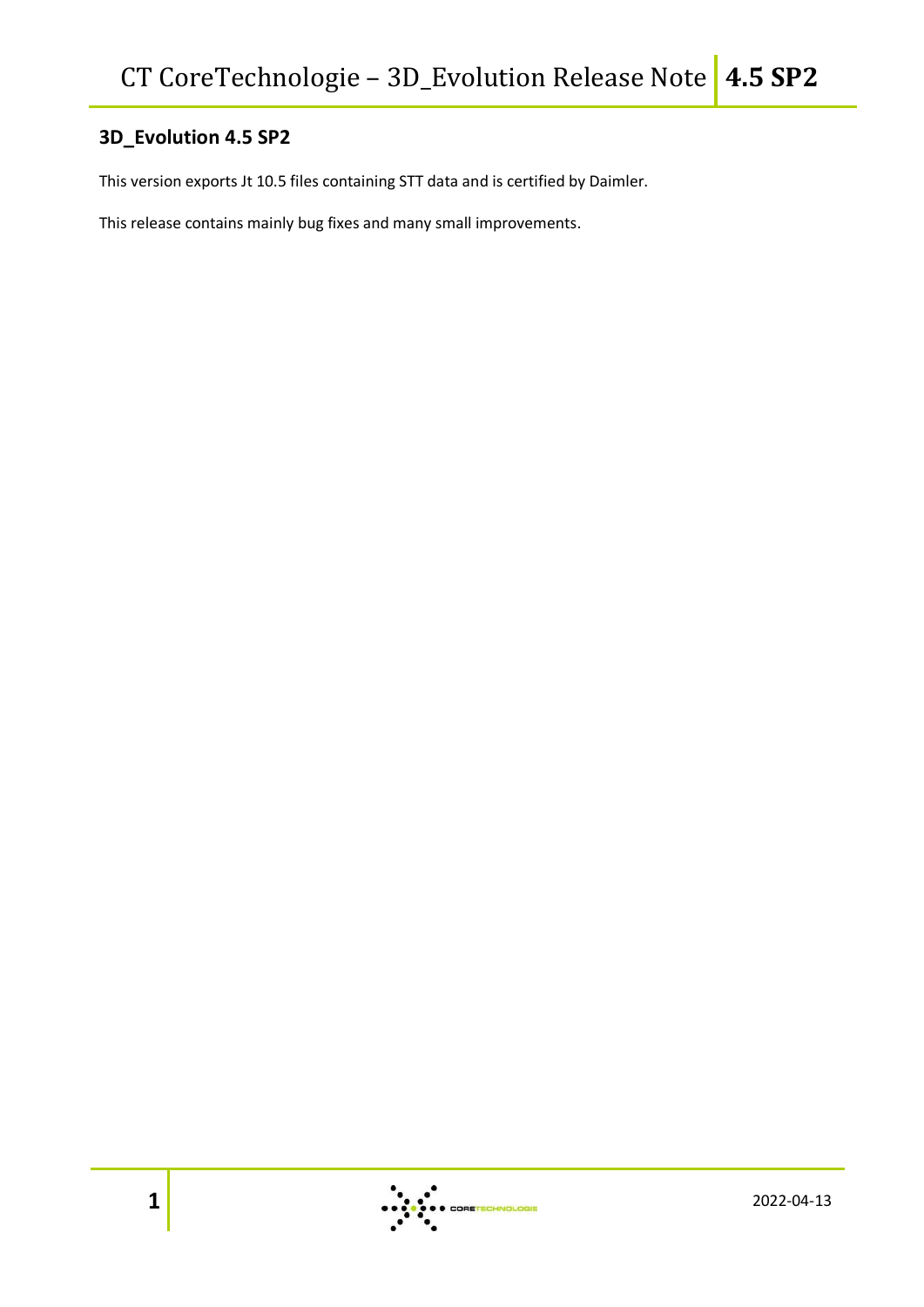## **List of resolved tickets since version 4.5 SP1**

| <b>Ticket</b><br>ID | <b>Description</b>                                                 |
|---------------------|--------------------------------------------------------------------|
| 5574                | Convert to stl problem - Geometry lost after conversion            |
| 10334               | PDF generation Copyright sentence have problem with french accents |
| 10557               | <b>DWG Reading Problem</b>                                         |
| 10991               | Step reading problem                                               |
| 11240               | Captures in PDF 3D                                                 |
| 12068               | WRL loading - Models too big by a factor of 1000                   |
| 12500               | Shape numbering - JT                                               |
| 12519               | Layers in step Ap 242 from creo are not loaded                     |
| 12535               | DWG writing - Model tree - additional knots                        |
| 12607               | Problem with DWG curves                                            |
| 12625               | vcredist installation missing some times                           |
| 12680               | Reading PMI from CREO files, size of tolencement is different      |
| 12688               | Nx Loading problem - visibility                                    |
| 12712               | NX file reading issue                                              |
| 12791               | Jt Writing issue                                                   |
| 12830               | Feature Based translation between NX to Inventor                   |
| 12853               | 3D_Analyzer Plastic Edition Check Cooling Channel Crash            |
| 12879               | <b>Surface Continuity G1</b>                                       |
| 12909               | Fatal Error during simplify all in one step                        |
| 12916               | Loading Problem CatiaV5 R26                                        |
| 12939               | NX PMI conversion to CATIA V5 R19 via Plugin                       |
| 12943               | SolidWorks reading issue - Default configuration canÂ't be open    |
| 12971               | Create Bounding Box problem - annotation workshop                  |
| 12972               | Documentation problem with links in internal browser               |
| 12973               | <b>Fatal Error after Covertation to Fbx</b>                        |
| 12977               | <b>Fatal Error after checking Thickness</b>                        |
| 12988               | Vrml reading problem                                               |
| 12998               | MAN convert - colors lost after Heal()                             |
| 13010               | MAN xml export structure problem - xml different                   |
| 13021               | Error loading JT files                                             |
| 13023               | Stp reading problem                                                |
| 13024               | Exception during loading JT file                                   |
| 13032               | Step Visibility problem                                            |
| 13050               | CGR writing problem with external references STEP                  |
| 13059               | Structure problem - creo step - additional components              |
| 13080               | Missing catiav5 objects after reading                              |
| 13087               | 3D_Analyzer Thickness checker arrow problem                        |
| 13130               | Virtual Machine (VM) batch problem - evolution4.exe stays open     |